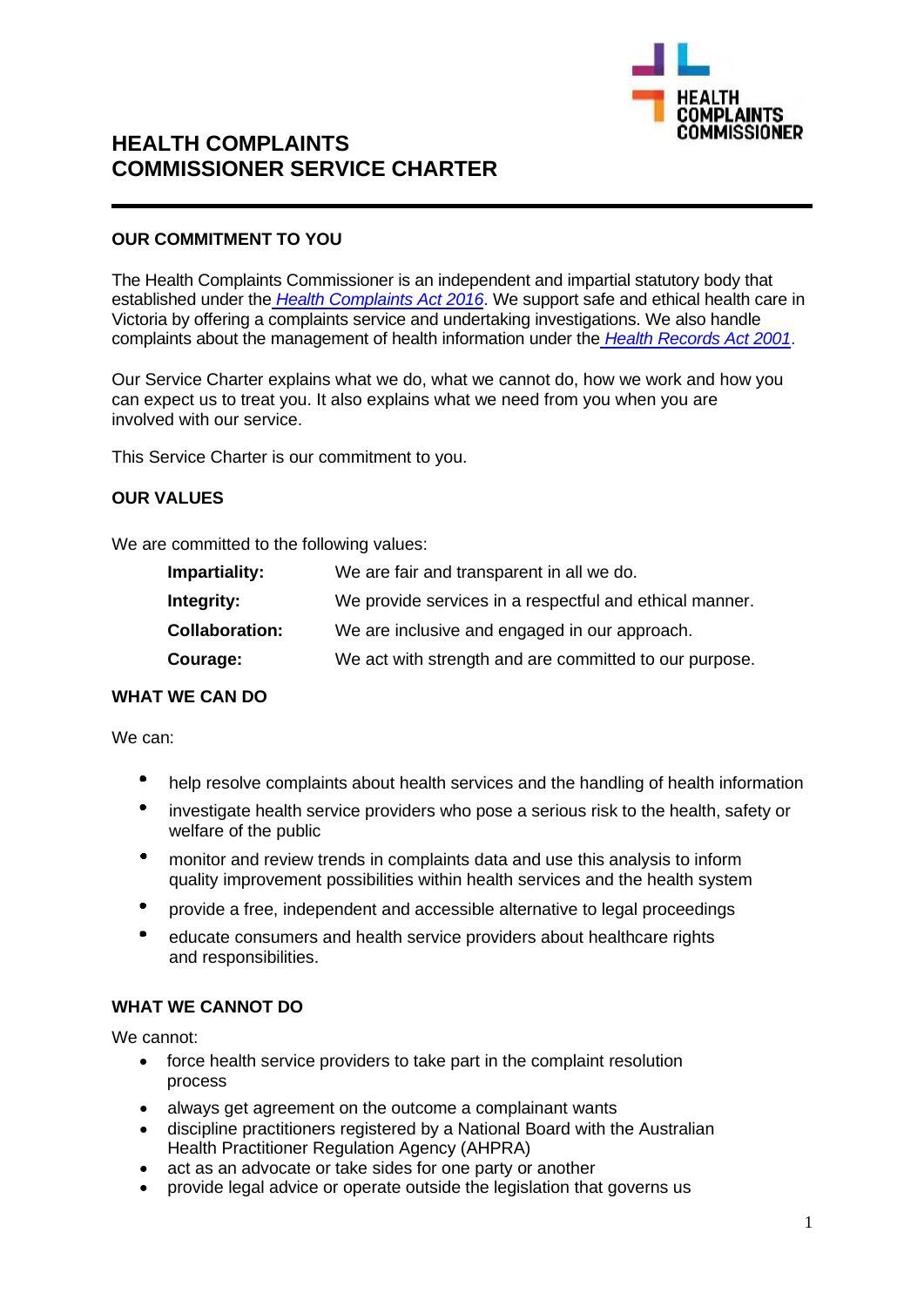

## **HEALTH COMPLAINTS COMMISSIONER SERVICE CHARTER**

## **WHEN YOU SEEK OUR ASSISTANCE, WE WILL:**

- ensure our service is easily accessible to you and help you to put together your complaint
- explain our role and what we can and cannot do
- guide you to organisations that may be able to help if we cannot
- acknowledge written complaints within three (3) working days
- explain how we will handle your complaint and what will help to resolve it
- work with you to identify your key issues of concern
- treat you with fairness and respect
- notify AHPRA if your complaint is about a practitioner registered by a National Board.

#### **WHEN YOU COMPLAIN TO US, WE NEED YOU TO:**

- complain to the health service provider first, wherever appropriate, so that they have a chance to address the issue
- treat our staff and the health service provider with respect
- tell us if you have any particular needs that we should be aware of
- provide us with the factual information we need in a timely way.

## **IF YOU ARE A HEALTH SERVICE PROVIDER, WE NEED YOU TO:**

- show you have followed the Complaint Handling Standards when you addressed the complaint
- treat our staff and the people who make a complaint with respect
- provide us with factual information and respond to complaint issues in a timely way.

## **WHEN RESOLVING COMPLAINTS, WE WILL:**

- work with the complainant to agree on the key issues of concern<br>• only discuss the complaint with people relevant to it
- only discuss the complaint with people relevant to it
- declare when we have a conflict of interest
- agree on how we will communicate about the progress of the complaint
- do what's reasonable to resolve the complaint as quickly and informally as practicable
- do our best to resolve straightforward complaints within 30 days
- do our best to resolve at least 85 per cent of all complaints within 90 days
- tell you if we cannot resolve your complaint within the expected time frame
- ask the health service provider to respond to key complaint issues
- use the information given to us only for the purposes for which it was collected
- work in a way that is fair, transparent and impartial to everyone involved
- provide parties with a final outcome and reasoning
- invite feedback about our service and offer information about the avenues for reviewing the outcome.